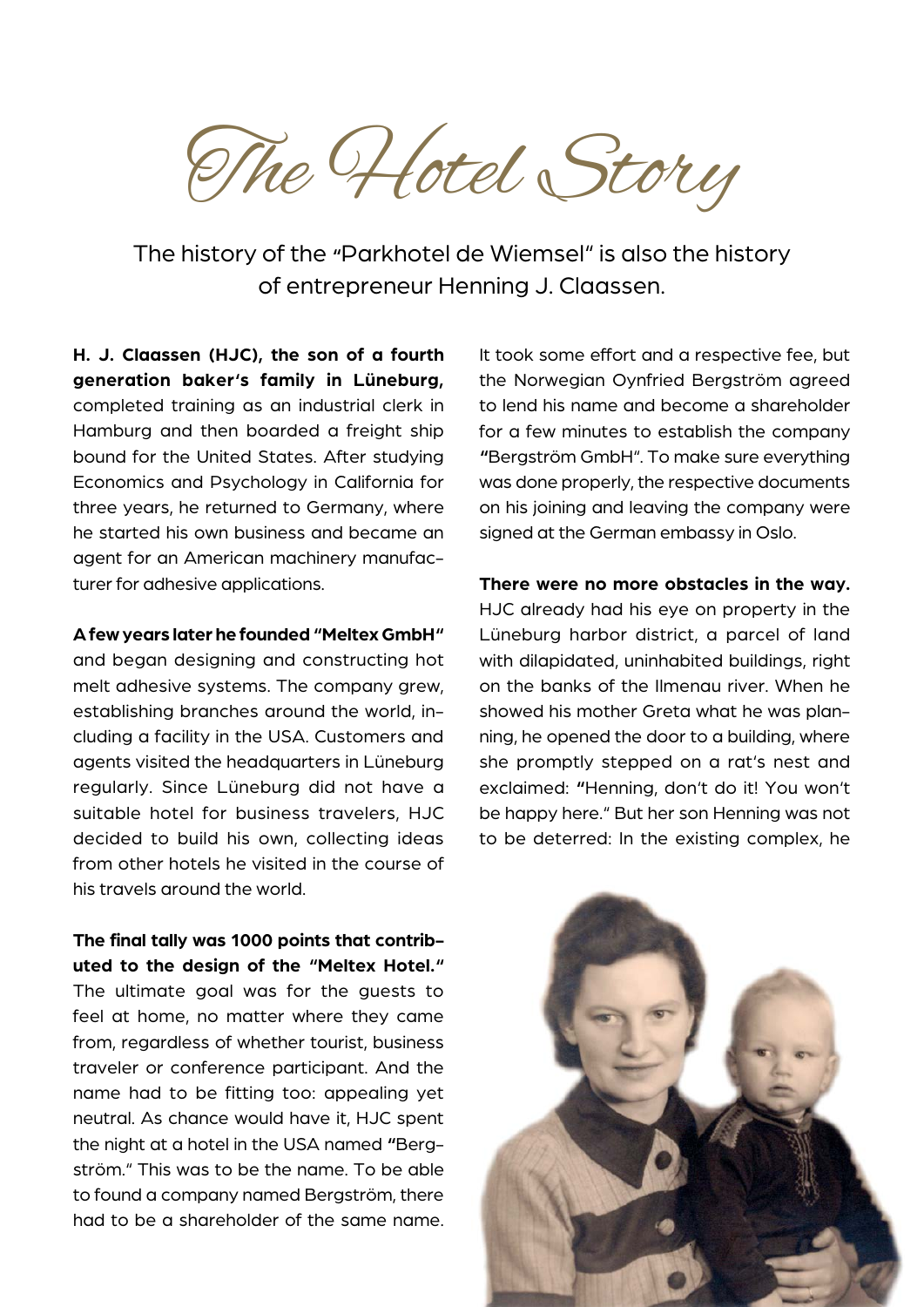

HJC restored the charm of Lüneburg's waterfront district with numerous renovations.

built a small, very nice hotel with 65 rooms. At virtually the same time as the grand opening of the hotel, he sold his machine factory, **"**Meltex GmbH", which had grown by then to 300 employees in Lüneburg and Atlanta. The headline in the local newspaper: **"**Claassen sells **"**Meltex" and opens a hotel."

**But HJC had other plans.** He discovered niches in the hotel business that needed attention too. He soon founded **"**Ciscom Hotelcommunications" for the technology, **"**CMC Hotelausstattungen" for interior furnishings and **"**Direct Leasing" for financing. And all the while the **"**Bergström" was being expanded. After **"**Ciscom" became Germany's largest provider of hotel pay TV and **"**CMC" furnished over 100 hotels, HJC sold both companies and detached himself from **"**Direct Leasing".

**What does a thoroughbred entrepreneur do when he feels like he has extra capacity?**  He starts a new company. HJC had business friends from around the world dating back to his **"**Meltex days." He convinced them that they should join him in investing in **"**surface technology," the branch of the future. The result was **"**Impreglon SE", a company listed on the Frankfurt stock exchange with 37 plants in 14 countries and 150 million Euro in revenue, the leadership of which HJC passed to the Dutch corporation **"**Aalberts Industries B.V." in 2015.

**And HJC gave the Lüneburg water district back its charm with further elaborate renovations of historic buildings** such as the "Abtsmühle", the "Lüner Mühle" and the "Altes Kaufhaus". Thus, the hotel developed into a 4-star superior location with more than 200 guest rooms, 4 restaurants, spa, wine bar, bakery "die Backstube", where bread and rolls were traditionally baked in a stone oven, "Palais am Werder" with a large ballroom and "Forsthaus Rote Schleuse", a popular restaurant destination.

In 2010, the "Galerie im Alten Kaufhaus" was added, where HJC exhibited his fascinating collection of contemporary art, which he had gathered in over 40 years on business trips all over the world.

Last but not least, as an avid sailor, HJC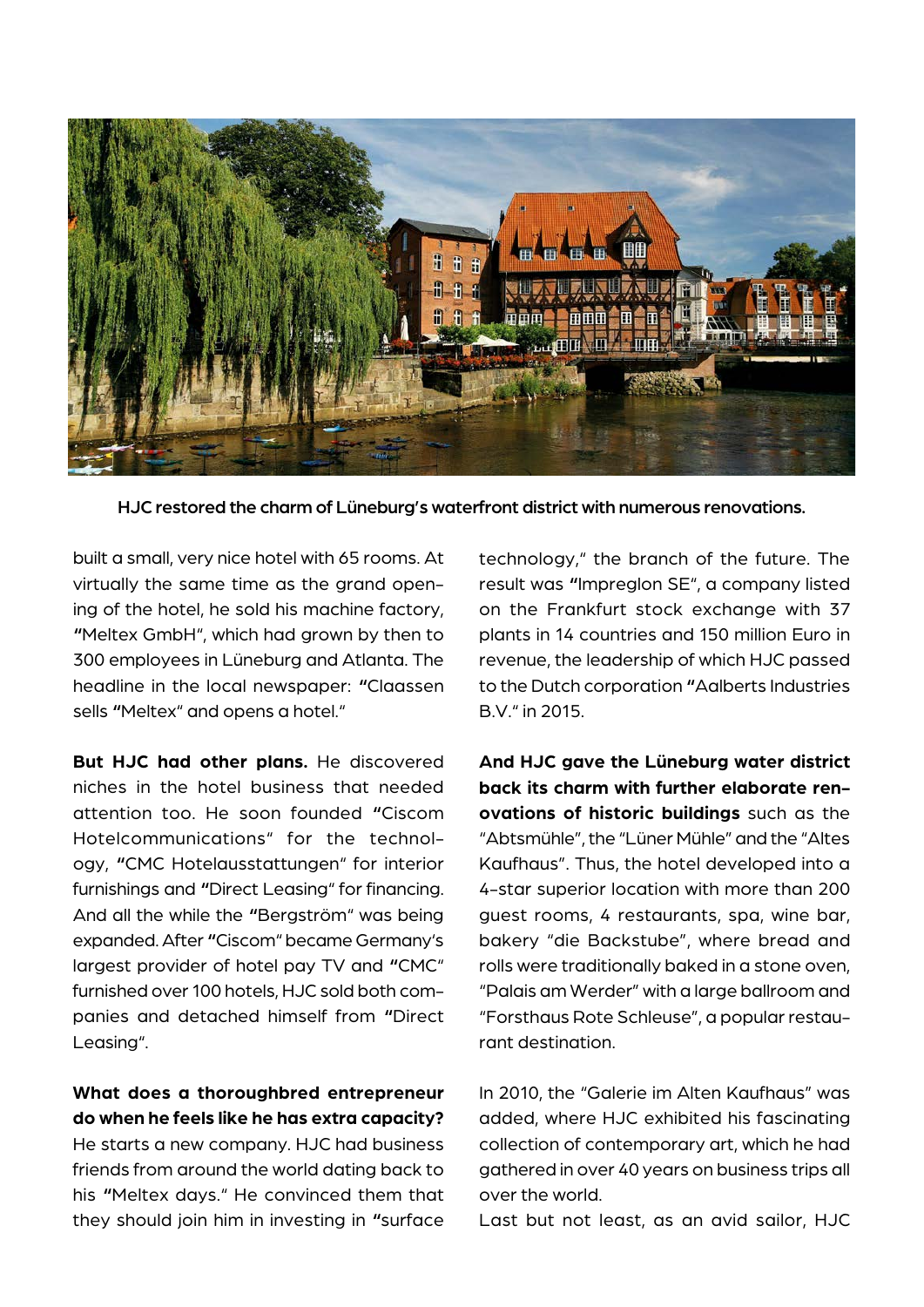

**"**Seaport Spyce," the perfume created by the enthusiastic sailor HJC.

discovered a small perfumery on the Gulf of Mexico, where he created "Seaport Spyce", a fresh unisex Eau de Cologne, for his hotel guests.

## **And this is where the de Wiemsel story begins...**

HJC and his wife Helga had a favorite hotel in the Netherlands, where they went for a short vacation every year: **"**Hotel de Wiemsel" in the small artist town of Ootmarsum.

When they tried to book their vacation in 2014, they were told that the hotel had closed. HJC looked into the reason and discovered that the hotel had filed for insolvency but that it had been sold to a new investor who intended to reopen it soon. So the short vacation just had to be postponed. But that did not happen.

Four months later, HJC received a call from the insolvency administrator, telling him, **"**The buyer of the de Wiemsel failed to pay!" He then asked, **"**Are you interested?" It was a tempting proposition. HJC was already planning to hand over management of the Impreglon group in 2015, and now he was given the opportunity to start something new. The result: The **"**Restaurant de Wanne", built in 1968 and expanded to **"**Hotel de Wiemsel" in 1978, became the new **"**Parkhotel de Wiemsel".

In the meantime the "Parkhotel de Wiemsel" with its 56 suites and guest rooms, the spacious 80,000 sqf park and the gourmet



Henning J. und Helga Claassen at the grand opening of their **"**Parkhotel de Wiemsel" 2015.